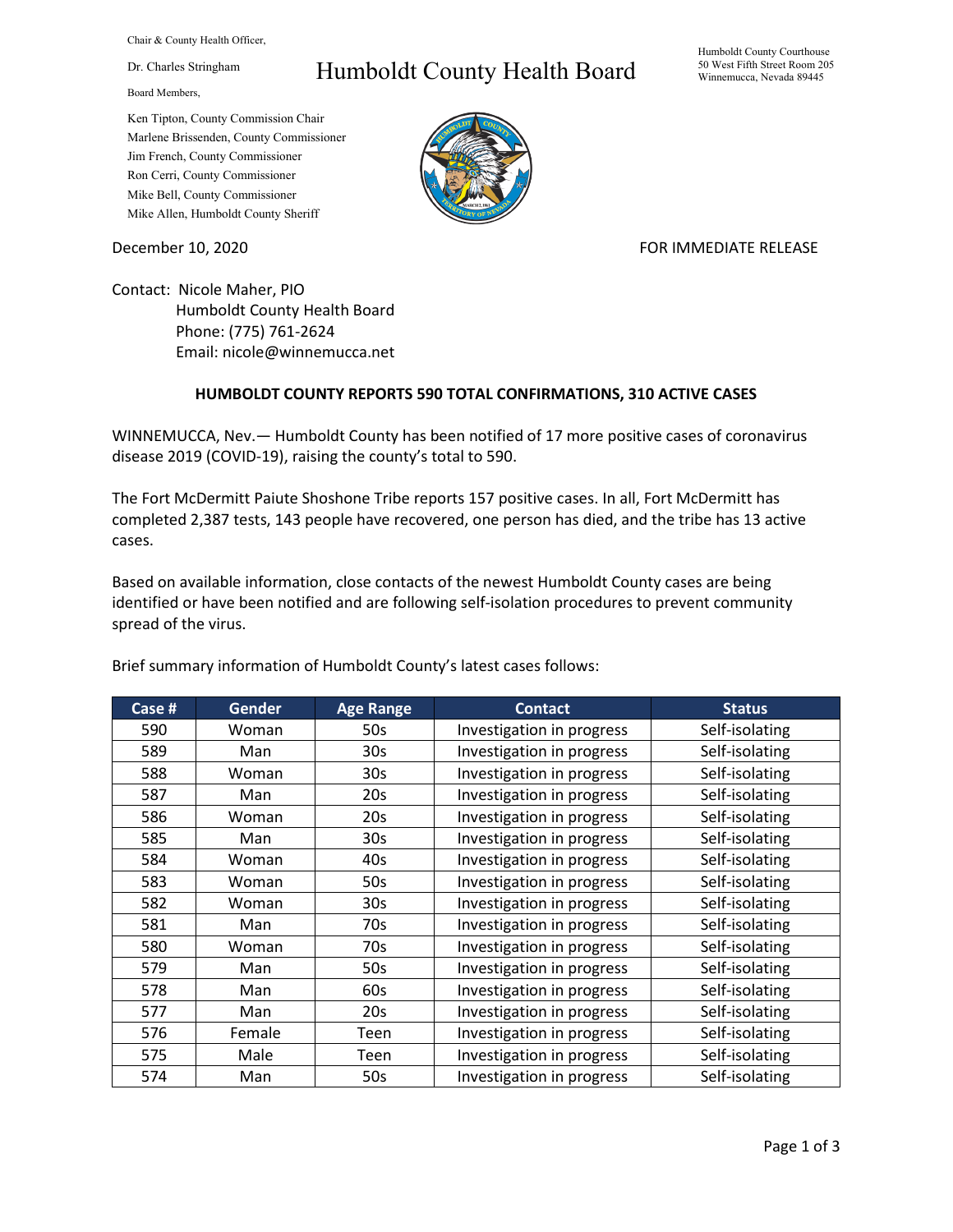Of the previous 573 cases, 273 have recovered, 288 are self-isolating, five are hospitalized locally, and seven have died; Humboldt County has 310 active cases.

COVID-19 has already impacted millions of people across the country since March. With the arrival of flu season in October, local residents may find it difficult to distinguish between the two.

COVID-19 and the flu are both caused by viruses that can result in respiratory illness and they do share some similar symptoms, including fever, cough, sore throat, runny nose or congestion, body aches, fatigue, diarrhea, headache and/or chills.

While there are a few symptoms that are more specific to COVID-19, including loss of taste or smell and shortness of breath, Humboldt County Health Officer Charles Stringham, MD, said even medical professionals find it difficult to tell the difference between COVID-19 and the flu based on symptoms alone.

"But testing is where we can differentiate between the two," said Dr. Stringham. "COVID-19, is caused by SARS-CoV-2, a novel coronavirus that just emerged last year, while flu is caused by different strains of the influenza virus."

Dr. Stringham said both viruses use molecular or antigen testing methods to detect the virus, but testing can very clearly pinpoint which virus is at play.

"Social media channels are rife with misinformation that the two viruses are indistinguishable—even through testing—and that is just not true," said Dr. Stringham.

"When we say that someone has been confirmed to have the coronavirus, that is because testing has absolutely confirmed that diagnosis. The same would be true if they test for the flu."

To prevent the spread of COVID-19 in Humboldt County:

- Stay home to limit exposure, and wear a facial covering if going out in public is necessary.
- Maintain 6 feet of distance from other people at all times.
- Wash hands often with soap and water for at least 20 seconds. If soap and water are not available, use an alcohol-based hand sanitizer.
- Avoid visiting sick people or those who are self-isolating.
- Avoid touching eyes, nose, and mouth.
- Cover coughs and sneezes with a tissue, and throw the tissue in the trash.
- Clean and disinfect frequently touched objects and surfaces.
- Self-isolate if they have had a known exposure, or if they are awaiting COVID-19 test results.
- Stay informed. The COVID-19 situation is changing frequently. Up-to-date information is available on the Centers for Disease Control and Prevention (CDC) [website.](http://www.cdc.gov/coronavirus/2019-ncov/index.html)

COVID-19 testing locations in Humboldt County include:

• **Humboldt General Hospital Screening Clinic** - Offers drive-thru screening for asymptomatic persons from 8 a.m. to 5 p.m. seven days a week (closed from noon to 1 p.m. for lunch), and by-appointment screening with a provider for symptomatic persons from 8 a.m. to 5 p.m. Monday through Friday